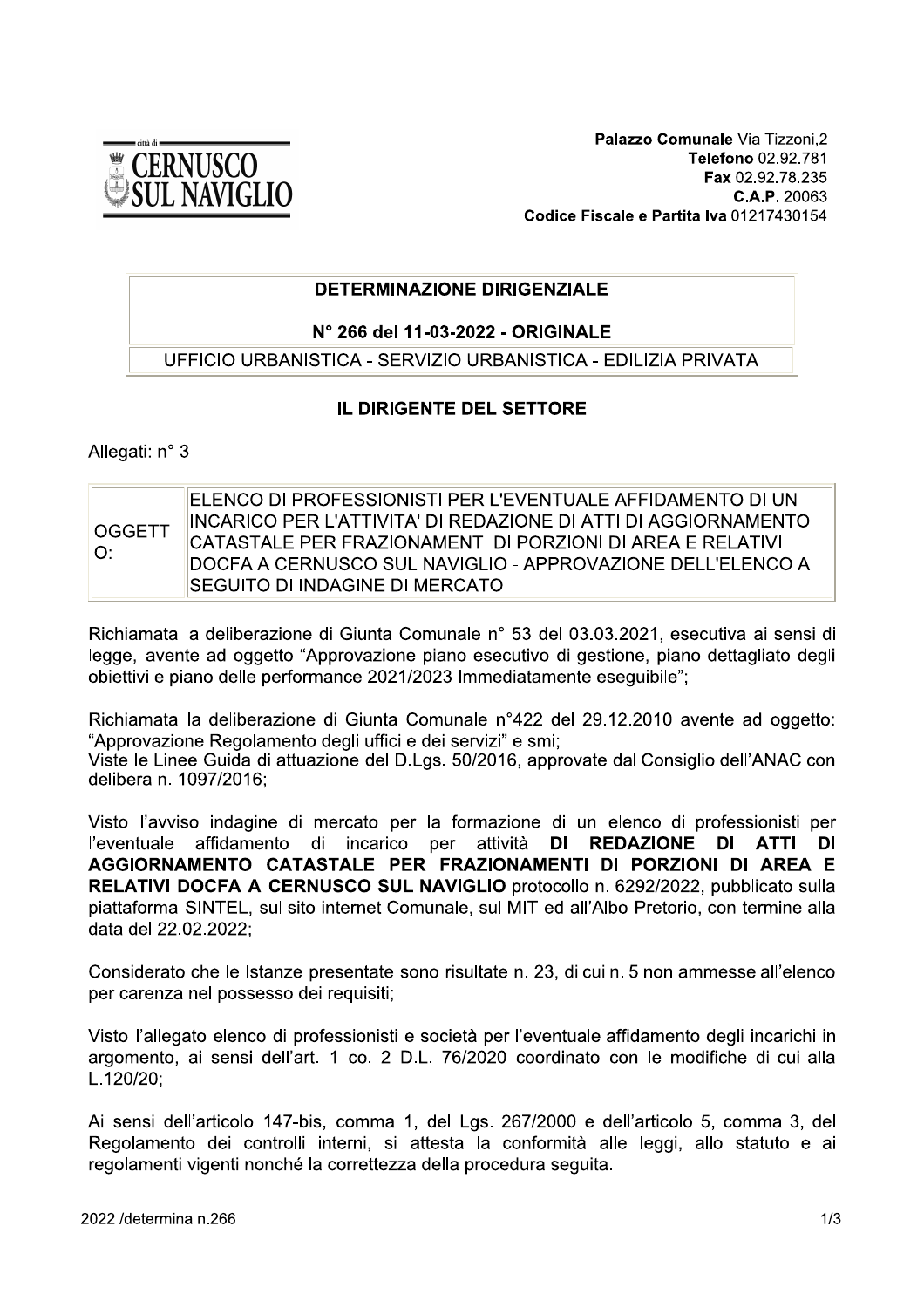Dato atto che la presente determinazione viene emanata in conformità agli obiettivi e nei limiti delle risorse assegnate al Settore dal Piano Esecutivo di Gestione:

Dato atto altresì che il responsabile del procedimento in riferimento all'oggetto della presente determinazione, ai sensi degli artt. 4 e ss. della Legge 241/1990 e degli artt. 7 e 8 del Regolamento sul procedimento amministrativo approvato con deliberazione di C.C. n. 5 del 26.02.1998, è l'Arch. Alessandro Duca – Dirigente del Settore Infrastrutture e Urbanistica – Edilizia Privata:

Visto il vigente Statuto Comunale;

Visto l'art.137 del Regolamento sull'ordinamento degli uffici e dei servizi relativo alle competenze dirigenziali;

Visto il Titolo VI del Regolamento sull'ordinamento degli uffici e dei servizi:

Dato atto che la presente determinazione viene assunta nel rispetto delle norme legislative, regolamentari e tecniche riguardanti la materia in oggetto:

Visto il Regolamento di contabilità e quello per l'ordinamento degli uffici e dei servizi;

Visto il Decreto Legislativo n.267 del 2000;

## **DETERMINA**

1) Di approvare per le motivazioni di cui in premessa l'allegato elenco di professionisti per l'eventuale affidamento di incarico per attività di REDAZIONE DI ATTI DI AGGIORNAMENTO CATASTALE PER FRAZIONAMENTI DI PORZIONI DI AREA E RELATIVI DOCFA a Cernusco sul naviglio ai sensi dell'art. 1 co. 2 D.L. 76/2020 coordinato con le modifiche di cui alla L.120/20, come sopra riportato;

2) Di pubblicare la presente determinazione sul sito istituzionale del committente;

3) Di stabilire:

- che la formazione dell'elenco in questione non pone in essere nessuna procedura selettiva, né prevede alcuna graduatoria di merito degli operatori economici, né alcun obbligo specifico da parte dell'Amministrazione Comunale in ordine ad un eventuale incarico;

- che la scelta dei professionisti/Società a cui affidare l'eventuale incarico sarà effettuata in relazione ai principi comunitari di non discriminazione, parità di trattamento, trasparenza, proporzionalità e rotazione, nelle modalità indicate dall'Avviso indagine di mercato;

- che l'elenco che si approva con la presente determinazione, sostituisce integralmente eventuali elenchi approvati in precedenza:

4) Di dare atto che il presente provvedimento non comporta alcun impegno di spesa.

## IL DIRIGENTE DEL SETTORE **UFFICIO URBANISTICA DUCA ALESSANDRO**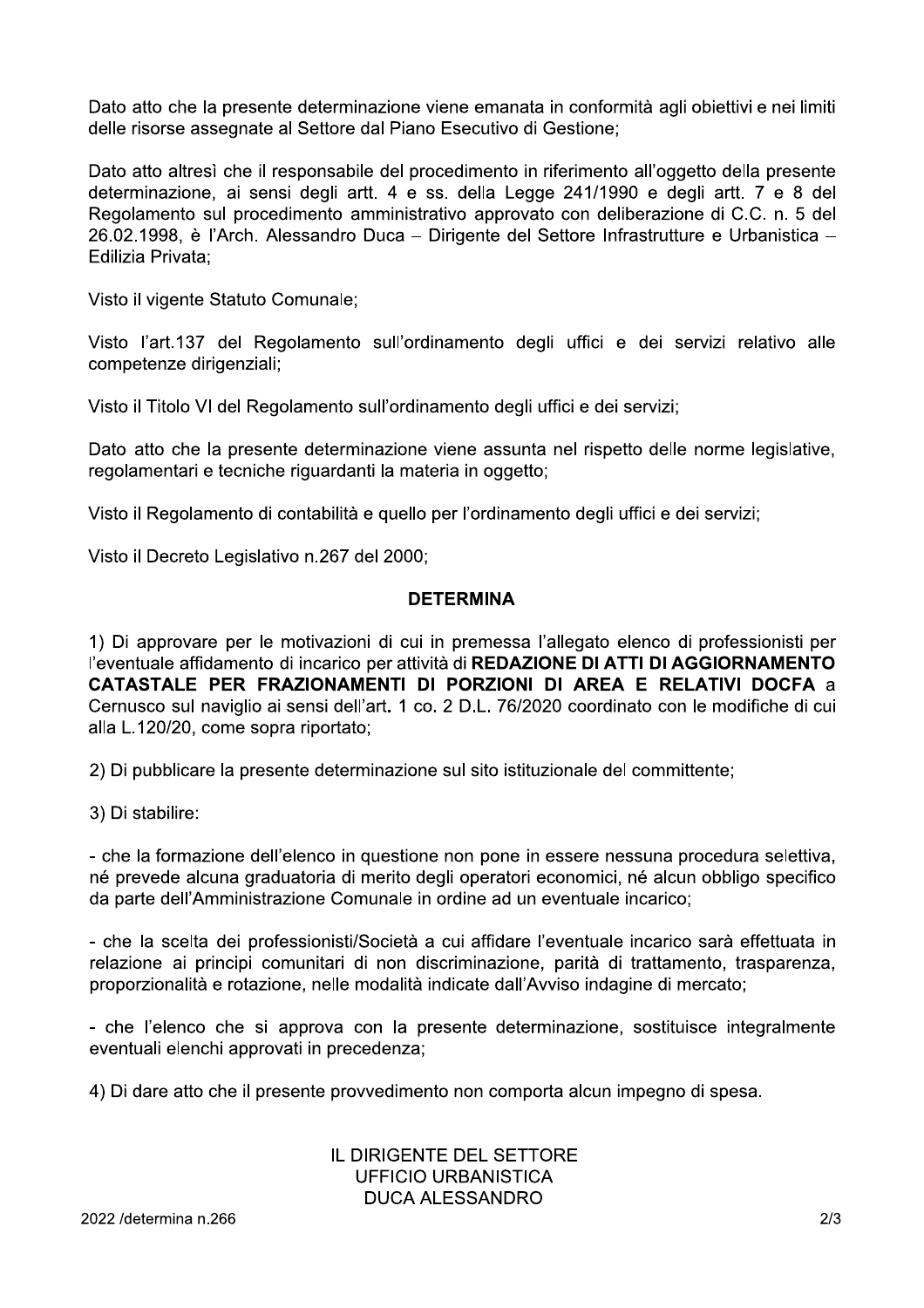Documento informatico firmato digitalmente ai sensi del D.Lgs 82/2005 s.m.i